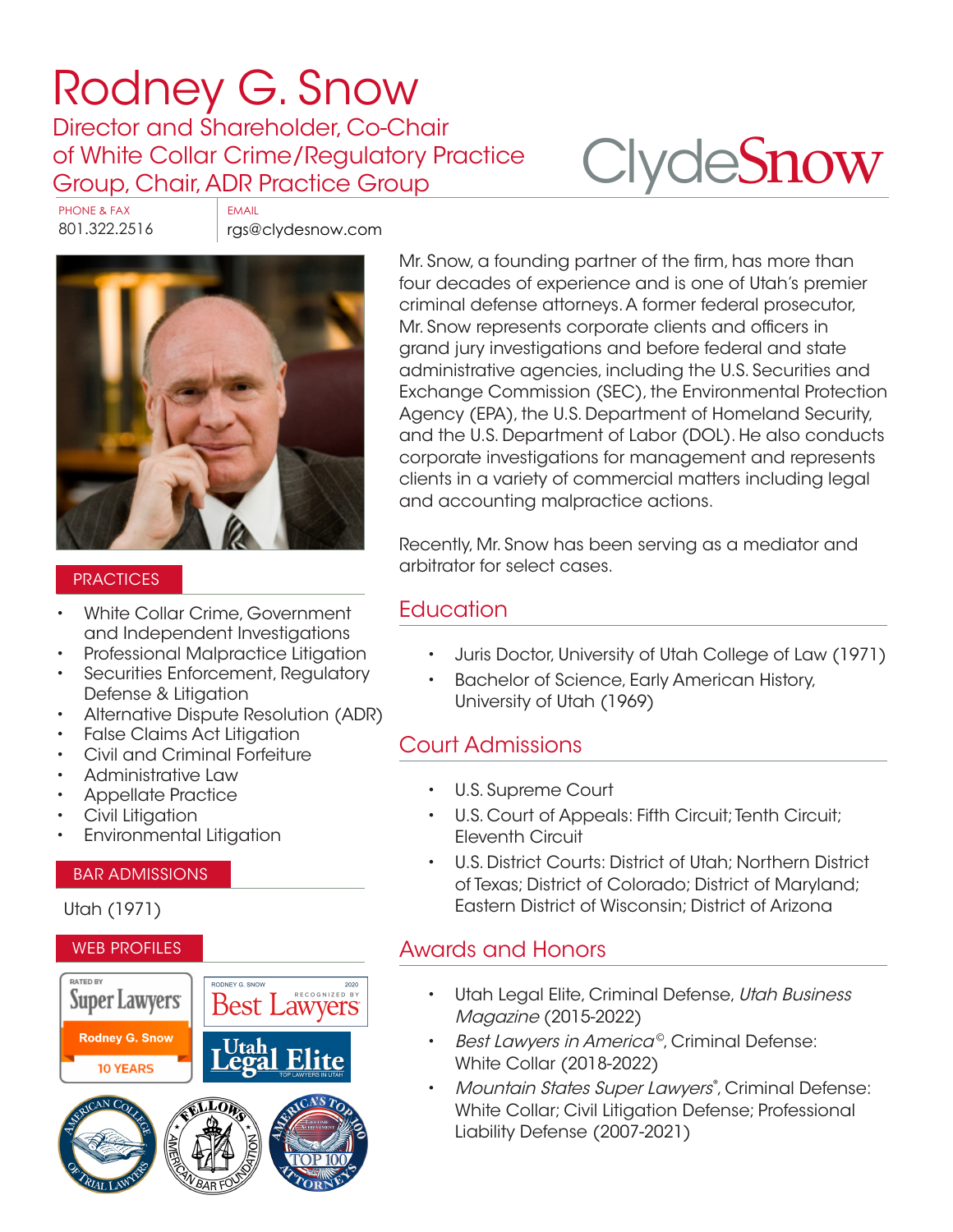- Pro Bono Service of the Year Award, Utah State Bar (2017)
- James B. Lee Mentoring Award, Utah State Bar (2016)
- Lifetime Service Award, Utah State Bar (2014)
- Top 100 Attorneys in Utah, Mountain States Super Lawyers® (2012)
- Distinguished Service Award, Federal Bar, Utah Chapter (2009)
- Governor Appointee, Utah Crime Victim Reparations Board (2005-present)
- Utah Father of the Year (2005)
- Distinguished Lawyer of the Year, Utah State Bar (2003)
- Master of the Bench, A. Sherman Christensen American Inns of Court I, (1987-present); President (1994-1995)
- University of Utah Law School Fellow (1973-1975) (conducted environmental law seminars for law and undergraduate students)
- Fellow, American College of Trial Lawyers
- Fellow, American Bar Foundation
- AV Preeminent®, Martindale-Hubbell®

## Speaking Engagements

- "We Want You!! Mentoring Made Easy," Utah State Bar Spring Convention (March 2009)
- "New Lawyer Training Program," Southern Utah Bar Association 2008 Annual Meeting (December 2008)
- "Introduction to the New Lawyer Training Program," Utah State Bar Fall Forum (November 2008)
- "Defending Mortgage Fraud Cases in Today's Real Estate Market," Utah Association of Criminal Defense Lawyers (March 2008)
- "Mandatory Mentoring for New Attorneys Recent Trends. Is Utah Next?," Utah State Bar Fall Forum (November 2007)
- "Training Young Lawyers Through Mentoring," Utah State Bar Annual Convention (July 2007)
- "How to Avoid Being a Witness in Your Criminal Cases," Utah Association of Criminal Defense Lawyers Annual Seminar (March 2007)
- "Criminal Doctor Cases in Utah," Ogden Surgical-Medical Society (May 2016)
- "Taking and Defending Effective Depositions in Utah," Lorman Education Series (April 2003)
- "What Lawyers and Judges Expect From Each Other," Utah State Bar Annual Meeting (July 2001)
- "Investigating White-Collar Crime," Utah State Prosecutors' Association (Spring 2000)
- "Art of Cross-Examination," Evidence Class, J. Reuben Clark Law School, Brigham Young University (March 1998)

## **Publications**

- "Education on the Fundamentals of Democracy is on Life Support," Deseret News (April 2012)
- "Lend a 'Learned Hand' Check Yes and Volunteer for a Pro Bono Matter," Utah Bar Journal (Mar/Apr 2012)